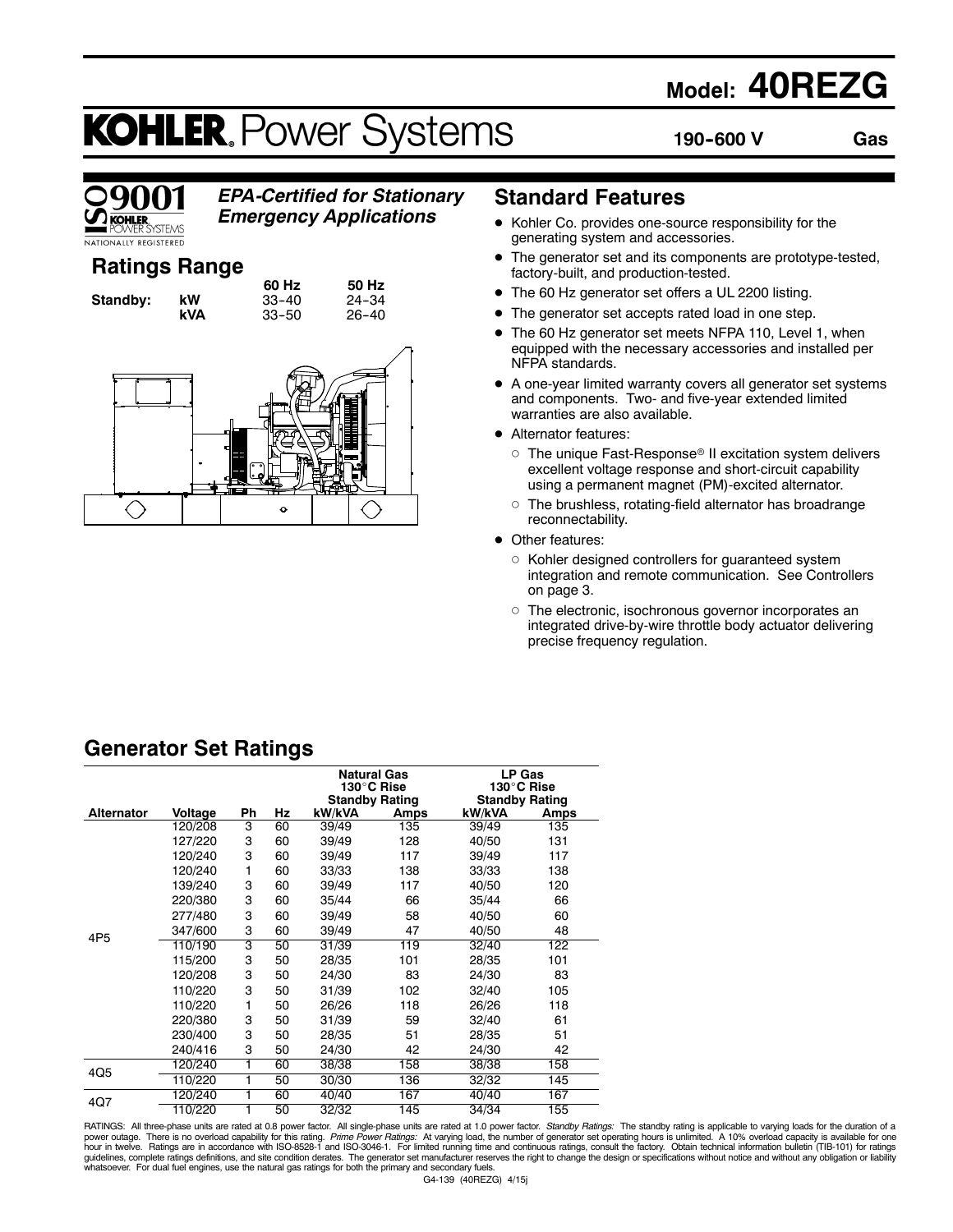# **Alternator Specifications**

| <b>Specifications</b>                    | <b>Alternator</b>                |
|------------------------------------------|----------------------------------|
| Manufacturer                             | Kohler                           |
| Type                                     | 4-Pole, Rotating-Field           |
| Exciter type                             | Brushless, Permanent-<br>Magnet  |
| Leads: quantity, type                    |                                  |
| 4P5                                      | 12, Reconnectable                |
| 4Q5, 4Q7                                 | 4, 110-120/220-240               |
| Voltage regulator                        | Solid State, Volts/Hz            |
| Insulation:                              | <b>NEMA MG1</b>                  |
| Material                                 | Class H                          |
| Temperature rise                         | 130°C, Standby                   |
| Bearing: quantity, type                  | 1, Sealed                        |
| Coupling                                 | Flexible Disc                    |
| Amortisseur windings                     | Full                             |
| Voltage regulation, no-load to full-load | <b>Controller Dependent</b>      |
| One-step load acceptance                 | 100% of Rating                   |
| Unbalanced load capability               | 100% of Rated Standby<br>Current |
| Peak motor starting kVA:                 | (35% dip for voltages be         |
| 480 V, 380 V 4P5 (12 lead)               | 140 (60 Hz), 98 (50 Hz)          |

240 V, 220 V 4Q5 (4 lead) 95 (60 Hz), 78 (50 Hz)<br>240 V, 220 V 4Q7 (4 lead) 104 (60 Hz), 91 (50 Hz) 240 V, 220 V 4Q7 (4 lead)

ges below)

- $\bullet$  NEMA MG1, IEEE, and ANSI standards compliance for temperature rise and motor starting.
- Sustained short-circuit current of up to 300% of the rated current for up to 10 seconds.
- Sustained short-circuit current enabling downstream circuit breakers to trip without collapsing the alternator field.
- Self-ventilated and dripproof construction.
- Windings are vacuum-impregnated with epoxy varnish for dependability and long life.
- Superior voltage waveform from a two-thirds pitch stator and skewed rotor.
- $\bullet$  Fast-Response® II brushless alternator with brushless exciter for excellent load response.

# **Application Data**

# **Engine Electrical**

| <b>Engine Specifications</b>                    | 60 Hz                      | 50 Hz     |
|-------------------------------------------------|----------------------------|-----------|
| Manufacturer                                    | <b>General Motors</b>      |           |
| Engine: model, type                             | Industrial Powertrain      |           |
|                                                 | Vortec 4.3 L, 4-Cycle      |           |
|                                                 | <b>Natural Aspiration</b>  |           |
| Cylinder arrangement                            | V-6                        |           |
| Displacement, L (cu. in.)                       | 4.3 (262)                  |           |
| Bore and stroke, mm (in.)                       | 101.6 x 88.4 (4.00 x 3.48) |           |
| Compression ratio                               | 9.05:1                     |           |
| Piston speed, m/min. (ft./min.)                 | 318 (1044) 265 (870)       |           |
| Main bearings: quantity, type                   | 4, Babbitt                 |           |
| Rated rpm                                       | 1800                       | 1500      |
| Max. power at rated rpm, kW (HP)                | 54 (72)                    | 45 (60)   |
| Engine power at standby rating, kW (HP)         |                            |           |
| Natural Gas                                     | 41.9 (56)                  | 40.3 (54) |
| I P Gas                                         | 45.3 (61)                  | 42.5 (57) |
| Cylinder head material                          | Cast Iron                  |           |
| Piston type and material                        | High Silicon Aluminum      |           |
| Crankshaft material                             | Nodular Iron               |           |
| Valve (exhaust) material<br><b>Forged Steel</b> |                            |           |
| Electronic<br>Governor type                     |                            |           |
| Frequency regulation, no-load to full-load      | Isochronous                |           |
| Frequency regulation, steady state              | ±0.5%                      |           |
| Frequency                                       | Fixed                      |           |
| Air cleaner type, all models                    | Dry                        |           |

| <b>Engine Electrical System</b>                   | 60 Hz                   | 50 Hz    |  |  |
|---------------------------------------------------|-------------------------|----------|--|--|
| Ignition system                                   | Electronic, Distributor |          |  |  |
| Battery charging alternator:                      |                         |          |  |  |
| Ground (negative/positive)                        |                         | Negative |  |  |
| Volts (DC)                                        |                         | 12       |  |  |
| Ampere rating                                     |                         | 70       |  |  |
| Starter motor rated voltage (DC)                  | 12                      |          |  |  |
| Battery, recommended cold cranking<br>amps (CCA): |                         |          |  |  |
| Qty., rating for $-18^{\circ}$ C (0°F)            | 1,630                   |          |  |  |
| Battery voltage (DC)                              | 12                      |          |  |  |
| Fuel                                              |                         |          |  |  |
| <b>Fuel System</b>                                | 60 Hz                   | 50 Hz    |  |  |
| Fuel type                                         | Natural Gas, LP Gas, or |          |  |  |

| . <del>.</del>                                                                                                     |                                             |             |
|--------------------------------------------------------------------------------------------------------------------|---------------------------------------------|-------------|
| Fuel type                                                                                                          | Natural Gas, LP Gas, or<br><b>Dual Fuel</b> |             |
| Fuel supply line inlet                                                                                             |                                             | 1 NPTF      |
| Natural gas fuel supply pressure, kPa<br>(in. $H_2O$ )                                                             | $1.74 - 2.74(7-11)$                         |             |
| LPG vapor withdrawal fuel supply<br>pressure, kPa (in. H <sub>2</sub> O)<br>Dual fuel engine, LPG vapor withdrawal | $1.24 - 2.74(5-11)$                         |             |
| fuel supply pressure, kPa (in. $H_2O$ )                                                                            | 1.24(5)                                     |             |
|                                                                                                                    |                                             |             |
| <b>Fuel Composition Limits *</b>                                                                                   | Nat. Gas                                    | LP Gas      |
| Methane, % by volume                                                                                               | 90 min.                                     |             |
| Ethane, % by volume                                                                                                | 4.0 max.                                    |             |
| Propane, % by volume                                                                                               | $1.0$ max.                                  | 85 min.     |
| Propene, % by volume                                                                                               | $0.1$ max.                                  | 5.0 max.    |
| $C_4$ and higher, % by volume                                                                                      | $0.3$ max.                                  | 2.5 max.    |
| Sulfur, ppm mass                                                                                                   | 25 max.                                     |             |
| Lower heating value,<br>$MJ/m3$ (Btu/ft <sup>3</sup> ), min.                                                       | 33.2 (890)                                  | 84.2 (2260) |

\* Fuels with other compositions may be acceptable. If your fuel is outside the listed specifications, contact your local distributor for further analysis and advice.

### **Engine**

| Manufacturer                               |                                       | <b>General Motors</b> |  |
|--------------------------------------------|---------------------------------------|-----------------------|--|
| Engine: model, type                        | <b>Industrial Powertrair</b>          |                       |  |
|                                            | Vortec 4.3 L, 4-Cycle                 |                       |  |
|                                            |                                       | Natural Aspiration    |  |
| Cylinder arrangement                       | $V-6$                                 |                       |  |
| Displacement, L (cu. in.)                  | 4.3 (262)                             |                       |  |
| Bore and stroke, mm (in.)                  | $101.6 \times 88.4$ (4.00 $\times$ 3. |                       |  |
| Compression ratio                          | 9.05:1                                |                       |  |
| Piston speed, m/min. (ft./min.)            | 318 (1044) 265 (87                    |                       |  |
| Main bearings: quantity, type              |                                       | 4, Babbitt            |  |
| Rated rpm                                  | 1800                                  | 1500                  |  |
| Max. power at rated rpm, kW (HP)           | 54 (72)                               | 45 (60                |  |
| Engine power at standby rating, kW (HP)    |                                       |                       |  |
| <b>Natural Gas</b>                         | 41.9 (56) 40.3 (5                     |                       |  |
| LP Gas                                     | 45.3 (61) 42.5 (5                     |                       |  |
| Cylinder head material                     | Cast Iron                             |                       |  |
| Piston type and material                   | High Silicon Aluminur                 |                       |  |
| Crankshaft material                        |                                       | Nodular Iron          |  |
| Valve (exhaust) material                   | <b>Forged Steel</b>                   |                       |  |
| Governor type                              |                                       | Electronic            |  |
| Frequency regulation, no-load to full-load | Isochronous                           |                       |  |
| Frequency regulation, steady state         | ±0.5%                                 |                       |  |
| Frequency                                  | Fixed                                 |                       |  |
| Air cleaner type, all models               | Dry                                   |                       |  |
| Exhaust                                    |                                       |                       |  |
|                                            |                                       |                       |  |

| <b>Exhaust System</b>                                | 60 Hz       | 50 Hz    |
|------------------------------------------------------|-------------|----------|
| Exhaust manifold type                                | Dry         |          |
| Exhaust flow at rated kW, m <sup>3</sup> /min. (cfm) | 8.8(310)    | 7.4(260) |
| Exhaust temperature at rated kW, dry                 |             |          |
| exhaust, $^{\circ}$ C ( $^{\circ}$ F)                | 649 (1200)  |          |
| Maximum allowable back pressure,                     |             |          |
| kPa (in. Hg)                                         | 10.2(3.0)   |          |
| Exhaust outlet size at engine hookup,                |             |          |
| $mm$ (in.)                                           | 76 (3.0) OD |          |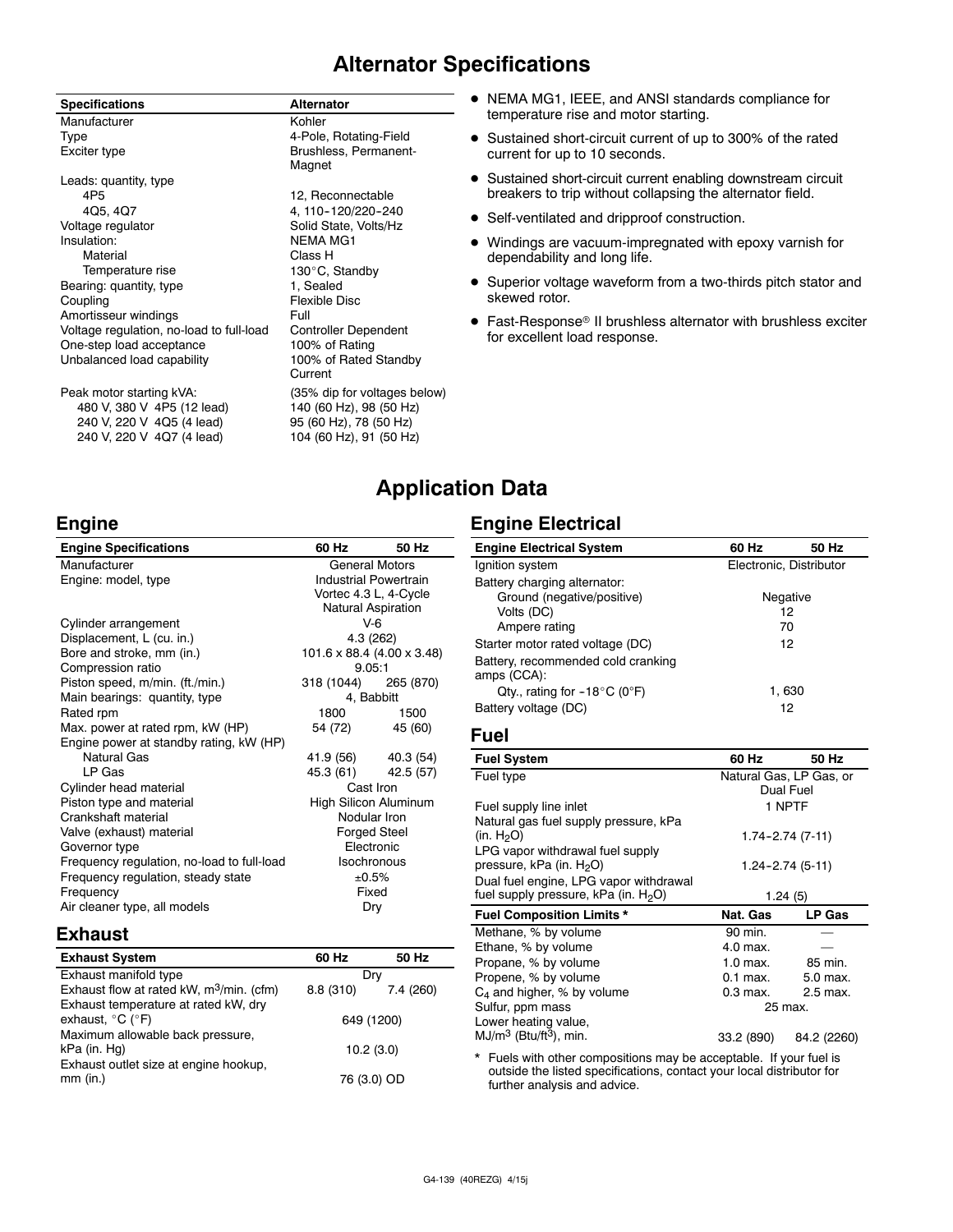# **Application Data**

## **Lubrication**

| <b>Lubricating System</b>                  | 60 Hz                | 50 Hz |
|--------------------------------------------|----------------------|-------|
| Type                                       | <b>Full Pressure</b> |       |
| Oil pan capacity, L (qt.)                  | 4.3(4.5)             |       |
| Oil pan capacity with filter, L (qt.)      | 5.7(6.0)             |       |
| Oil filter: quantity, type<br>1, Cartridge |                      |       |

# **Cooling**

| <b>Radiator System</b>                        | 60 Hz                | 50 Hz                   |  |
|-----------------------------------------------|----------------------|-------------------------|--|
| Ambient temperature, °C (°F) *                | 50 (122)             |                         |  |
| Engine jacket water capacity, L (gal.)        | 6.8(1.8)             |                         |  |
| Radiator system capacity, including           |                      |                         |  |
| engine, L (gal.)                              | 19.7(5.2)            |                         |  |
| Engine jacket water flow, Lpm (gpm)           | 106.0 (28) 87.1 (23) |                         |  |
| Heat rejected to cooling water at rated       |                      |                         |  |
| kW, dry exhaust, kW (Btu/min.)                |                      | 39.2 (2230) 34.6 (1970) |  |
| Water pump type                               | Centrifugal          |                         |  |
| Fan diameter, including blades, mm (in.)      | 533 (21)             |                         |  |
| Fan, kWm (HP)                                 |                      | $1.5(2.0)$ $1.0(1.2)$   |  |
| Max. restriction of cooling air, intake and   |                      |                         |  |
| discharge side of radiator, kPa (in. $H_2O$ ) | 0.125(0.5)           |                         |  |

\* Enclosure with enclosed silencer reduces ambient temperature capability by  $5^{\circ}$ C (9 $^{\circ}$ F).

# **Operation Requirements**

| <b>Air Requirements</b>                                                     | 60 Hz      | 50 Hz      |
|-----------------------------------------------------------------------------|------------|------------|
| Radiator-cooled cooling air,                                                |            |            |
| $m^3$ /min. (scfm) $\uparrow$                                               | 142 (5000) | 113 (4000) |
| Combustion air, m <sup>3</sup> /min. (cfm)                                  | 2.61(92)   | 2.20(78)   |
| Heat rejected to ambient air:                                               |            |            |
| Engine, kW (Btu/min.)                                                       | 16.0 (910) | 15.4 (860) |
| Alternator, kW (Btu/min.)                                                   | 6.3(360)   | 6.2(350)   |
| $\dagger$ Air density = 1.20 kg/m <sup>3</sup> (0.075 lbm/ft <sup>3</sup> ) |            |            |

| Fuel Consumption $\ddagger$                      |                                                                                                                               | 60 Hz                  | 50 Hz        |
|--------------------------------------------------|-------------------------------------------------------------------------------------------------------------------------------|------------------------|--------------|
| Natural Gas, m <sup>3</sup> /hr. (cfh) at % load |                                                                                                                               | <b>Standby Ratings</b> |              |
| 100%                                             |                                                                                                                               | 16.5 (584)             | 13.5 (477)   |
| 75%                                              |                                                                                                                               | 13.8 (486)             | 10.4 (367)   |
| 50%                                              |                                                                                                                               | 10.2 (360)             | 8.0(281)     |
| 25%                                              |                                                                                                                               | 7.7 (272)              | 5.8 (206)    |
| LP Gas, $m^3/hr$ . (cfh) at % load               |                                                                                                                               | <b>Standby Ratings</b> |              |
| 100%                                             |                                                                                                                               | 6.9(242)               | 5.4 (190)    |
| 75%                                              |                                                                                                                               | 5.4 (191)              | 4.2(148)     |
| 50%                                              |                                                                                                                               | 4.0 (141)              | (111)<br>3.1 |
| 25%                                              |                                                                                                                               | 2.9(101)               | (81)<br>2.3  |
| * Nominal fuel rating:                           | Natural gas, 37 MJ/m <sup>3</sup> (1000 Btu/ft. <sup>3</sup> )<br>LP vapor, 93 MJ/m <sup>3</sup> (2500 Btu/ft. <sup>3</sup> ) |                        |              |

LP vapor conversion factors:

8.58 ft. $3 = 1$  lb.  $0.535 \text{ m}^3 = 1 \text{ kg}.$ 

36.39 ft. $3 = 1$  gal.

# **Controllers**



#### **Decision-Maker<sup>®</sup> 3000 Controller**

Provides advanced control, system monitoring, and system diagnostics for optimum performance and compatibility.

- $\bullet$  Digital display and menu control provide easy local data access
- $\bullet$  Measurements are selectable in metric or English units
- Remote communication thru a PC via network or serial configuration
- Controller supports Modbus<sup>®</sup> protocol
- $\bullet$  Integrated hybrid voltage regulator with  $\pm 0.5\%$  regulation
- $\bullet$  Built-in alternator thermal overload protection
- NFPA 110 Level 1 capability

Refer to G6-100 for additional controller features and accessories.



#### **Decision-Maker<sup>®</sup> 550 Controller**

Provides advanced control, system monitoring, and system diagnostics with remote monitoring capabilities.

- $\bullet$  Digital display and keypad provide easy local data access
- Measurements are selectable in metric or English units
- Remote communication thru a PC via network or modem configuration
- $\bullet$  Controller supports Modbus<sup>®</sup> protocol
- $\bullet$  Integrated voltage regulator with  $\pm 0.25\%$  regulation
- $\bullet$  Built-in alternator thermal overload protection
- NFPA 110 Level 1 capability

Refer to G6-46 for additional controller features and accessories.

Modbus<sup>®</sup> is a registered trademark of Schneider Electric.